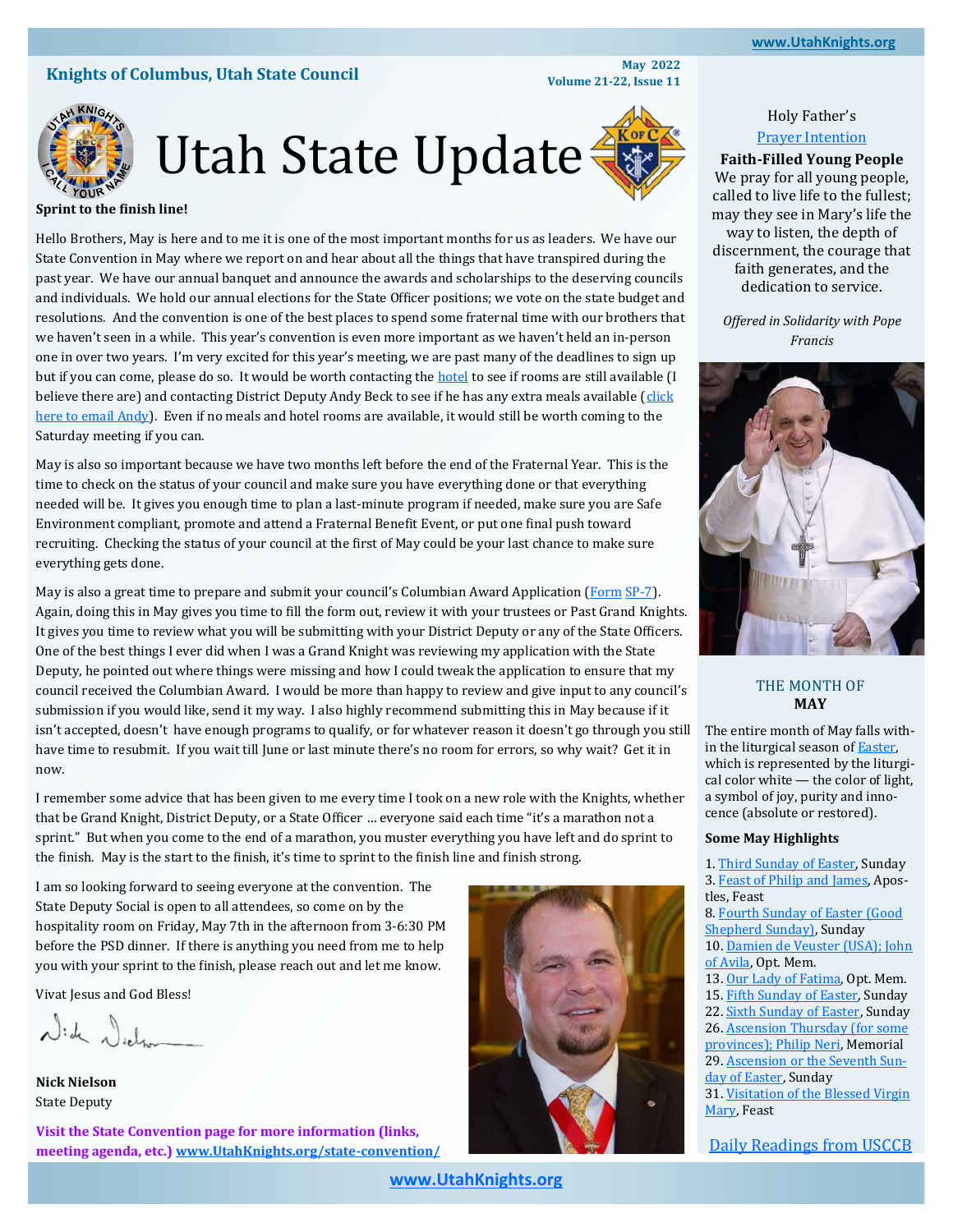# **Saint Joseph Pilgrim Icon Program**

As seen at the Midyear Meeting on January 8th, the two Saint Joseph Icons are here and have begun their travels around the state. We'll also have one at the State Convention for a rosary on Saturday morning (8:30 AM on May 7th).

Icon Month: District Deputy and Councils **Saint Joseph Pilgrim Icon 175 May 2022: District 9 Deputy is Gabino Chacon-Escarcega for councils 6739, 9731, 17140.** Saint Joseph Pilgrim Icon 175 June 2022: District 11, visiting councils 1129, 14764, 15418.

**Saint Joseph Pilgrim Icon 176 May 2022: District 1 Deputy is Andy Beck for councils 777, 5347, 9849, 12959.** Saint Joseph Pilgrim Icon 176 June 2022: District 10 Deputy is Mark Dylla for councils 6010, 14399, 16127.

If you want a look ahead into this program, please view this link [www.KofC.org/PilgrimIcon;](https://www.KofC.org/PilgrimIcon) for Spanish use [www.KofC.org/iconoperegrino.](https://www.kofc.org/iconoperegrino) To aid you in planning your service, a guide is available (fill in the blanks with the names of the volunteers leading the sections) www.UtahKnights.org/wp-[content/uploads/2022/04/2021](https://utahknights.org/wp-content/uploads/2022/04/2021-2022-Saint-Joseph-Pilgrim-Icon-Program-Planning-Sheet-for-Utah-Councils.pdf)-2022-Saint-Joseph-Pilgrim-Icon-Program-Planning-Sheet-for-Utah-Councils.pdf

Here are some online resources with several materials included in the travel cases accompanying the icons (including prayer books in English and Spanish), to get you started with this new and inspiration program. **Tip:** *Print the posters and put them up in advance of receiving the icon.*

Vivat Jesus **Greg Keller, IPSD** Pilgrim Icon Chairman

#### [#10682](https://www.kofc.org/en/resources/faith-in-action-programs/faith/pilgrim-icon/10682-pilgrim-icon-guidesheet.pdf) **Guidesheet** [\(Spanish\)](https://www.kofc.org/es/resources/faith-in-action-programs/faith/pilgrim-icon/10682-s-pilgrim-icon-guidesheet.pdf) **[#5050](https://www.kofc.org/en/resources/faith-in-action-programs/faith/pilgrim-icon/5050-pilgrim-icon-prayer-booklet.pdf) Prayer Service Booklet** [\(Spanish\)](https://www.kofc.org/es/resources/faith-in-action-programs/faith/pilgrim-icon/5050-s-pilgrim-icon-prayer-booklet.pdf) [#11221](https://www.kofc.org/en/resources/faith-in-action-programs/faith/pilgrim-icon/11221-pilgrim-icon-prayer-card.pdf) St. Joseph Icon Prayer Card ([Spanish\)](https://www.kofc.org/es/resources/faith-in-action-programs/faith/pilgrim-icon/11221-s-pilgrim-icon-prayer-card.pdf) [#10738](https://www.kofc.org/en/resources/faith-in-action-programs/faith/pilgrim-icon/10738-pilgrim-icon-poster-horizontal.pdf) Horizontal Poster ([Spanish\)](https://www.kofc.org/es/resources/faith-in-action-programs/faith/pilgrim-icon/10738-s-pilgrim-icon-poster-horizontal.pdf) [#10739](https://www.kofc.org/en/resources/faith-in-action-programs/faith/pilgrim-icon/10739-pilgrim-icon-poster-vertical.pdf) Vertical Poster ([Spanish\)](https://www.kofc.org/es/resources/faith-in-action-programs/faith/pilgrim-icon/10739-s-pilgrim-icon-poster-vertical.pdf) [#11266](https://www.kofc.org/en/resources/faith-in-action-programs/faith/pilgrim-icon/11266-pilgrim-icon-news-release.pdf) News Release ([Spanish\)](https://www.kofc.org/es/resources/faith-in-action-programs/faith/pilgrim-icon/11266-s-pilgrim-icon-news-release.pdf)

**Walk MS: Salt Lake City 2022**

It was a cold and windy morning, but that didn't stop four determined Knights from attending and participating in the "Walk MS: Salt Lake City 2022". State Deputy Nick Nielson, State Treasurer Ryan Graveley, and Public Relations Chairman Andy Airriess PSD were joined by Executive Secretary Karl VanMaren at the Veteran's Memorial Park in West Jordan on Saturday, April 23 for three laps around the park. Community Director Tim Lozano was recovering from COVID-19, and was kind enough to stay home after leading the fundraising efforts. The team [fundraising page](https://mssociety.donordrive.com/index.cfm?fuseaction=donorDrive.team&teamID=25444) shows a total of \$425 raised for MS; mostly from a donation from a generous Knight. The 2022 walk is complete, but it's not too late to donate.

# **2022 Utah State Convention**

Calling all Utah Knights! The Annual Convention of the Knights of Columbus Utah State Council is scheduled to be held **in person in Ogden** over the first full weekend of May. (**May 6th—8th, 2022**). Hosted by District #1. The 115th Utah State Convention is almost here, and most of the deadlines have passed.

General Convention Overview:

- **Friday:** State Deputy Reception (3p-6:30pm), Past State Deputy Social and Dinner (6:30pm-9pm), Hospitality Room (9pm-midnight)
- **Saturday:** Committee Meeting (7:30 am, as needed), Pilgrim Icon Rosary (8:30am), Meeting Open Session (9am), Ladies Activity (10am), Closed Business Meeting (9:25am-4pm), Mass (5pm), Banquet Dinner (6:30pm-9pm), Hospitality Room (9pm-midnight).
- **Sunday:** Memorial Mass (7am), Closed Business Meeting with Officer Elections (8:30am-11am).
- Note: Cash bar for the dinners. Cocktails \$4, \$5, & \$6, Beer \$3, \$4, & \$6, Wine \$4, Soda/Juice \$1.00 each.

[www.UtahKnights.org/State](https://utahknights.org/state-convention/)-convention has links to all the convention information (including the full [agenda](https://utahknights.org/wp-content/uploads/2022/04/20220507-KofC-Utah-State-Convention-Meeting-Agenda-2022-Ogden-XS.pdf) for the meeting and banquet).

## **Knights on Bikes in Utah**

Interested? Visit [www.KonBidaho.org](https://www.KonBidaho.org) for information and the membership application. The Utah Chapter is new, so we're connected to the group in Idaho.

### **There are only two (2) requirements to join:**

- 1. Must be a member of the Knights of Columbus (in good standings with his council.)
- 2. Members must own a motorcycle (of any make, model, or size) or plan to purchase one within the next six (6) months of a membership application.

Have questions? Contact [Frank Carmona,](https://utahknights.org/knight/frank-carmona/) Knights on Bikes State President of Utah.

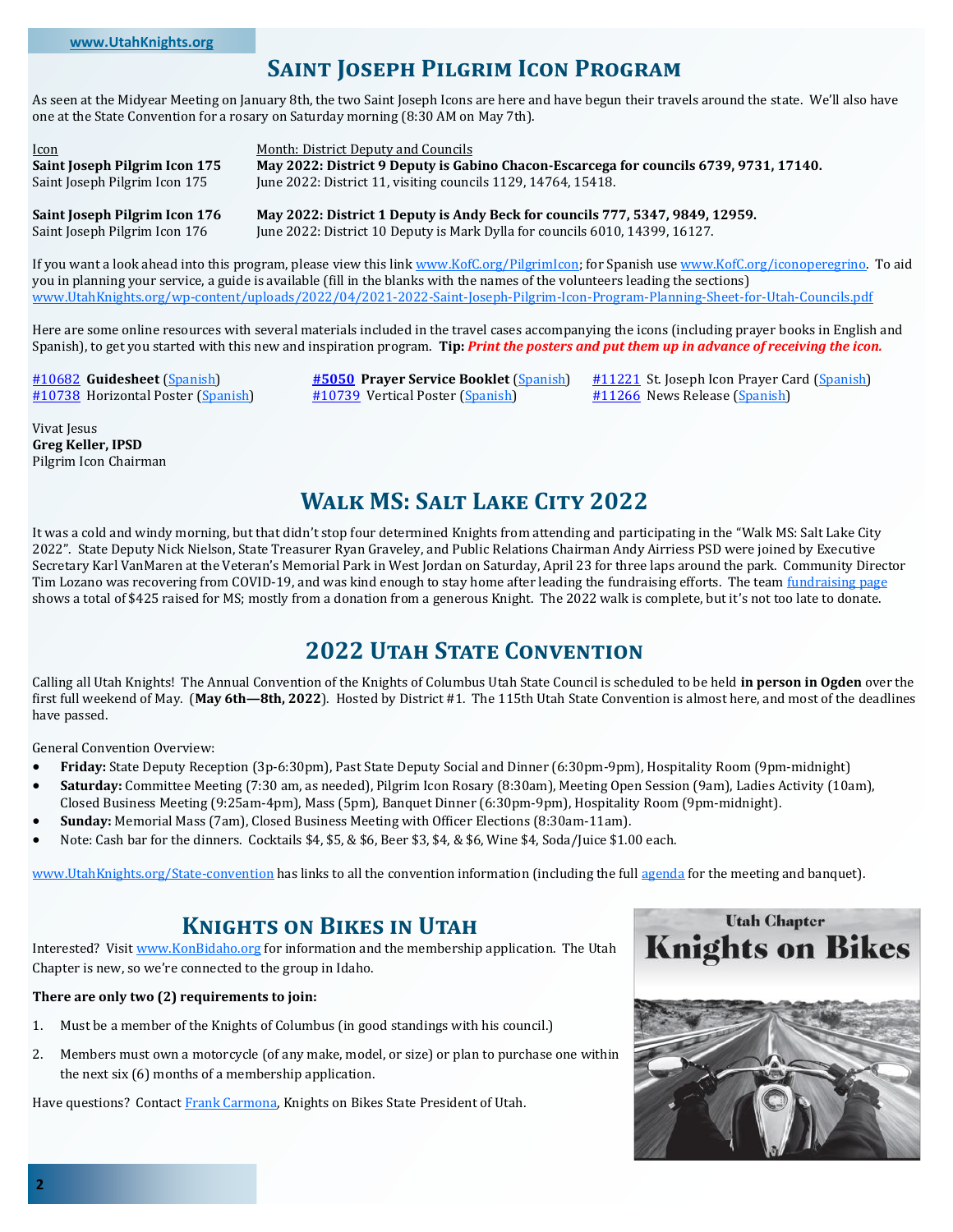# **Program Director's Report**

#### Hello Utah Brothers,

I am excited to report there are even more ways you can help the Carmelite Sisters. My wife, Nicole, is on the **Carmelite Fair** Committee. She is in charge of the children's activity area. Volunteers are always needed at the time of the fair in all of the areas. The Fair Committee is in need of someone to cook breakfast the morning of the fair. They also need a Volunteer Coordinator. This is a new position, and the job is what it is called. The Volunteer Coordinator would be in charge of all volunteers. This person would be asked to advertise the need for volunteers, check them in and out, and assign them to the areas that they could work at during the fair. If interested Nicole will help you get involved. Her number is 801-347-3207. Thank you.



I know I reported on this last month, but I want to make sure as many of you know about it as possible. I will be training/assisting with **SP7 Columbian Award Application** at our State Convention. Please come to the convention and please plan to work on your SP7. I would be happy to help anyone that asks, to do some prework with you on the SP7 prior to convention. After you attend this year's State Convention you would be able to put the finishing touches on your SP7. No last minute crunching of numbers and reports needed. [www.KofC.org/Forms](http://www.KofC.org/Forms)

Thank you,

**Ryan Graveley** State Treasurer & Program Director 801-835-0450 StateTreasurer@UtahKnights.org

# **2022 Carmelite Fair**

**5/23 Utah Training Webinar: The 2022 Carmelite Fair is September 18!** Mark your calendars now—save the date! Check their website for updates at [www.carmelslc.org/carmelite](https://www.carmelslc.org/carmelite-fair/)-fair/ The 2022 Kia Sportage is being scheduled for parish visits now, to help encourage donations to the Monastery, Contact [Michael Griffin](https://utahknights.org/knight/michael-griffin/) for details ([announcement PDF\).](https://utahknights.org/wp-content/uploads/2022/03/20220327-2022-Carmelite-Fair-Car-Annoucement.pdf) Did you see Ryan's note above about volunteering at the fair? Will your council participate together?

# **State Membership Director's Message**

Brothers,

**5/30 Memorial Day 6/5 Pentecost Sunday** We as Knights are the defenders of the Faith. This fraternal year we struggled to recover from the COVID-19 pandemic. Finally, people are returning to their Parish. I asked the Grand Knights in the Kickoff Meeting (June 2021) to talk to their priests about what we could do as Knights to help him and the parish. We need to continue to spread our message of Faith and Family.

**6/12—7/9 Silver Rose in Utah** Through meetings, events, and monthly newsletter and emails I have distributed ideas and plans to assist the Councils in recruiting new members. The successful Councils have utilized some of those tools. We still have approximately two months to continue to find fellow Catholic men that will help us support our priests and parishes. Recruiting new members is essential to the continued growth and well-being of your council and the Order.

In the last two and a half years, the State has lost over 600 members due to a variety of reasons. This year you transferred over 300 into the Affiliated Member category. It will take us several years to recover these losses. Every Council should strive for at least one more recruit in May and June. Offering a man membership in the Knights of Columbus gives him the opportunity to improve his own life and his community.

**6/19 \* Father's Day** Please help us grow the order; allowing us more opportunities to support our programs. Knights need programs and programs need Knights. Let us continue to support our priests and parishes and forever being on the lookout for others that share our passion to do God's work - Charity, Unity, Fraternity, and Patriotism.

Membership allows a man to experience the fraternal bond that Knights share while growing closer to his family and his faith.

Vivat Jesu and God Bless America! **William T. McCauley, FMFD** Membership Director - Utah

| Any Day      | www.KofC.org/JoinUs &<br>www.kofc.org/ceremonials                                                             |
|--------------|---------------------------------------------------------------------------------------------------------------|
| MM/DD        | Event/Activity                                                                                                |
| 5/1-6/15     | <b>Council Officer Elections at</b><br><b>Regular Business Meeting</b>                                        |
| 5/6-5/8      | Utah State Convention in<br>Ogden, Utah.                                                                      |
|              | www.UtahKnights.org/state<br>-convention/                                                                     |
|              | See page 2 for schedule<br>overview.                                                                          |
| 5/8          | <b>Mother's Day</b>                                                                                           |
| 5/14         | <b>Family of the Month Due!</b><br><b>Use Form 10784!</b>                                                     |
| 5/20         | <b>Special Olympics Opening</b><br><b>Ceremonies (Honor Guard)</b>                                            |
| 5/21         | <b>CANCELED: Fourth Degree</b><br>Exemplification, Cedar City.                                                |
| 5/23         | <b>Utah Training Webinar:</b><br><b>Financial Secretary Skills</b><br>and Techniques for Success<br>(FS 101)  |
| 5/26         | <b>Fraternal Benefit Night:</b><br>"Retirement Planning in a<br>Changing Landscape"<br>tinyurl.com/SlottMay26 |
| 5/30         | <b>Memorial Day</b><br>(Mass at Mount Calvary)                                                                |
| 6/5          | <b>Pentecost Sunday</b>                                                                                       |
| 6/11         | Fourth Degree Exemplifica-<br>tion, Saint Ambrose, Salt<br>Lake City. Invite (PDF)                            |
| $6/12 - 7/9$ | <b>Silver Rose in Utah</b>                                                                                    |
| 6/14         | <b>Flag Day</b>                                                                                               |
| 6/14         | <b>Family of the Month Due!</b><br>Use Form 10784!                                                            |
| 6/15         | <b>Columbian Award Applica-</b><br>tion (SP-7). Target date for<br>submission. Due by 6/30.                   |
| 6/19         | * Father's Day<br>* Feast of Corpus Christi<br>* National Eucharistic Reviv-<br>al EucharisticRevival.org     |

"Retirement Planning in a Changing Landscape" [tinyurl.com/SlottJune23](https://tinyurl.com/SlottJune23)

**[www.UtahKnights.org](http://www.UtahKnights.org)**

**6/23 Fraternal Benefit Night:**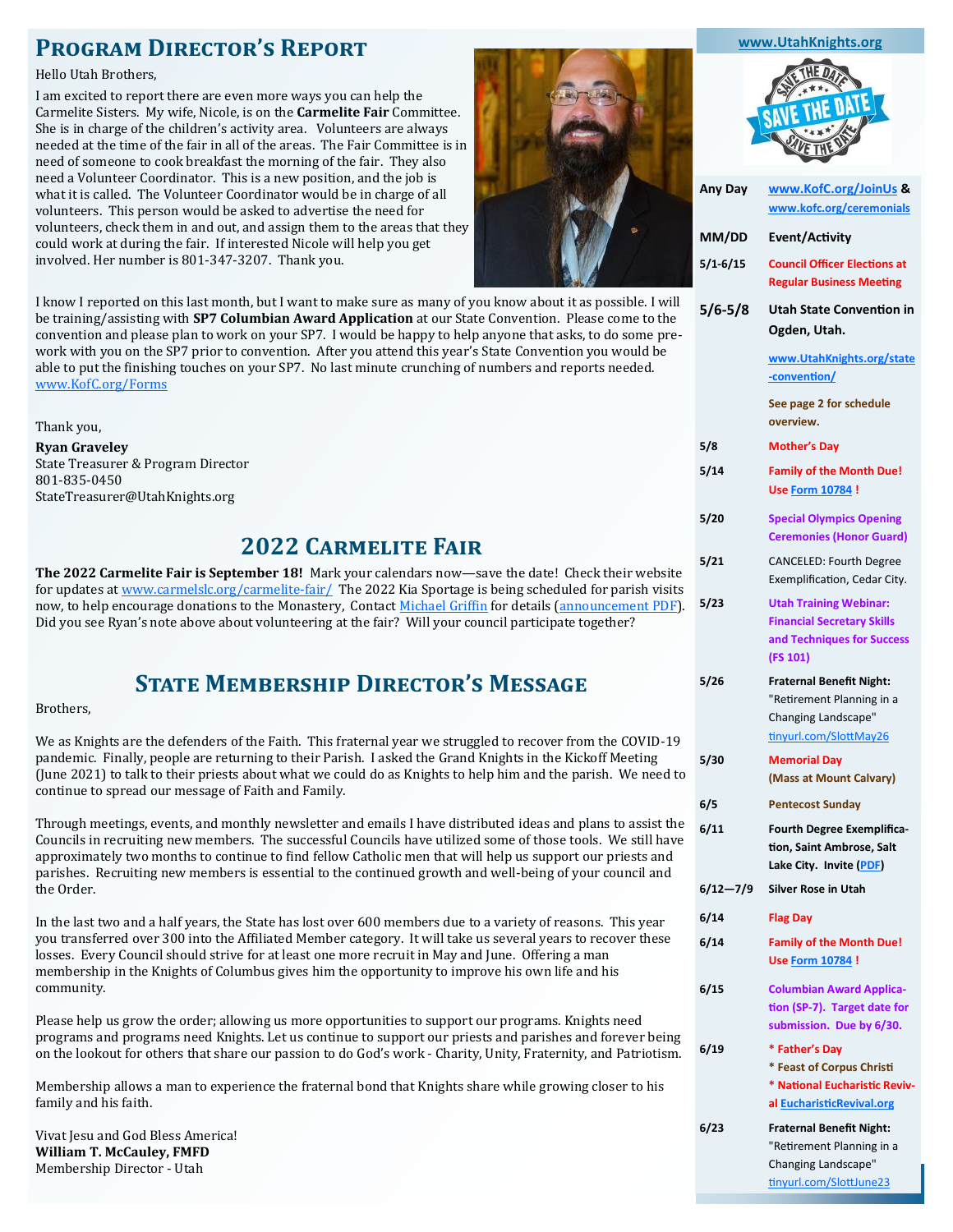### **[www.UtahKnights.org](http://www.UtahKnights.org)**



**District Master** Richard (Dick) F. Hall UtahDistMaster@gmail.com H: 801.277.5323 C: 801.891.9792

## **Father Dominguez Assy. #1144**

Serving Councils: 5214, 7961, 8350, 10304

### **Father Escalante Assy. #1146** Serving Councils: 1136, 8606,

9561



*"Sir Knight is more than a title…it's an honor."*

### **Monsignor Cushnahan Assy. #1429**

Serving Councils: 777, 5347, 6010, 9849, 12959, 14399

**Carbon Assy. # 1570** Serving Councils: 2611, 5663, 6147, 7401

**Bishop Scanlan Assy. #2393** Serving Council: 10733

**Reverend Thomas J. Meersman** 

**Assy. #2577** Serving Councils: 6966, 11479, 12181, 13297, 13646, 14239

**Padre Pio Assy. #2636** Serving Councils: 1129, 14764, 15418

**Saint John Paul the II Assy. #3501** Serving Councils: 11246

**Rev. Msgr. Robert C. Pollock Assy. # 3586** Serving Councils: 602, 5502,

12264, 15741, 16006 **Msgr. John J. Sullivan Assy. # 3758**

Serving Councils: 6739, 9731, 11812, 17140

# **Utah District Master's Corner**

## **Conducting a year in review with awards in mind.**

*A reminder from last month.* We are approaching the year end events with elections of new officers and the Civic Award. This is an excellent time to review your assembly efforts relating to the Civic Award in particular. This award is attainable by all assemblies and provides a history of significant events conducted by the assembly to provide



community leadership as the visible arm of the Knights of Columbus. There is also enough time if programs have been cut short by the opening, closing, reopening pandemic rules that you may be able to consider conducting programs prior to the end of June and entering the award by the June 30, 2022 due date. The Civic Award Application is available online at [www.KofC.org/en/forms/assembly/civic\\_award2321\\_p.pdf](https://www.kofc.org/en/forms/assembly/civic_award2321_p.pdf)

## **Ceremonial Events**

Faithful Navigators, Color Corp Commanders and District Marshals, please check with your parishes for upcoming First Communions and Confirmations. Get the word out to all. Ask for help from other District Marshals, provide support to neighboring assemblies (and councils) to make the Fourth Degree more visible and make the sacraments more memorable for the children and their families.

- Honor Guard on Saturday, May 7, at the 5:00 PM Mass at Saint James the Just in Ogden for the State Convention. Report to Assembly 1429 Color Corps Commander Joseph Garcia [\(contact\)](https://www.utahknights.org/knight/joe-garcia/) at 4:30 PM.
- Honor Guard on Monday, May 30, at Mount Calvary for the annual Memorial Day Mass at 9:00 AM. Contact the District Master (or a District Mashal) to RSVP. Assemble at 8:15 AM at the cemetery.
- Want to double-check the calendar for upcoming honor guards? Use this link **[tinyurl.com/UT4th](https://tinyurl.com/UT4th)**
- Have information to share? Ask your Faithful Navigator about the **KofC-UT-Sir-Knights** Google Group.

## **Upcoming Fourth Degree Exemplification Ceremonies**

The **May 21st Exemplification** scheduled for **Cedar City at Christ the King Catholic Church** has been postponed. It's actually canceled for the moment with rethinking the event for late September 2022. TBD per change of the guard for officers in Assemblies #3501 St john Paul II (Cedar City) and #2393 Bishop Scanlan (St George).

## The **June 11th Exemplification** is at **Saint Ambrose in Salt Lake City**.

- District Master Dick Hall is the primary contact for this event, UtahDistMaster@gmail.com
- Exemplification Timeline: 1:00 pm Candidate Registration, 2:00 pm Degree Exemplification, 5:00 pm Mass with Honor Guard, social and dinner in the Social Hall catered by Sugar House BBQ.
- Invitation and dinner reservation form is online at [www.UtahKnights.org/wp](https://utahknights.org/wp-content/uploads/2022/04/20220611-A2636-Exemplification-Invitation.pdf)-content/ [uploads/2022/04/20220611](https://utahknights.org/wp-content/uploads/2022/04/20220611-A2636-Exemplification-Invitation.pdf)-A2636-Exemplification-Invitation.pdf

## • *Dinner Reservations are due by noon on Monday, June 6th.*

Notes about the application (Form 4)

The form is available online, as are instructions. [www.UtahKnights.org/fourth](https://utahknights.org/fourth-degree/#form4)-degree/#form4. Once the signatures are all present, the form and \$70 candidate fee is sent to the District Master (before the deadline of noon on June 6th).

## **Reminders and Deadlines**

Other Reminders for our Assembly Leaders (Faithfull Navigators and Faithful Comptrollers):

• The regular election of officers in Assemblies shall take place annually at the first regular business meeting of the assembly held in May of each year. **Conduct your elections! Report the results!**

| Report Forms | Assembly Forms www.kofc.org/en/for-members/resources/assembly-forms.html |            |
|--------------|--------------------------------------------------------------------------|------------|
| Form #2321   | Civic Award                                                              | Due $6/30$ |
| From #2863A  | RSVP Refund and Plaque Application for Assemblies                        | Due $6/30$ |
| Form #186    | Report of Officers Chosen for the Term                                   | Due $7/1$  |
| Form #1315   | Annual Assembly Audit Form                                               | Due $8/1$  |
|              |                                                                          |            |

Please! Please! Please! Send the Utah District Master a copy of the Form 186. This not only conveys change of leadership but is used to provide the Utah State Directory with current and correct contact information. It's due 7/1, but send it as soon as possible after the assembly elections are held in May.

Vivat Jesus and God Bless America! **Richard (Dick) F. Hall** Utah District Master, John H. Reddin Province DistrictMaster@UtahKnights.org or (801) 891-9792

## **The Patriotic Scholarship of the Utah Fourth Degree**

A new scholarship was started in 2022: [The Patriotic Scholarship of the Utah Fourth Degree.](https://utahknights.org/wp-content/uploads/2022/02/20211023-KofC-Application-for-Patriotic-Scholarship-of-the-Utah-Fourth-Degree-A.pdf) It is offered for those continuing their education after high school. Details are in the application. The application deadline is March 15th, and the winner is announced at the State Convention in May, with the first winner being announced at the 2022 State Convention in Ogden this month. [www.UtahKnights.org/programs/](https://utahknights.org/programs/#state_scholarship) [#state\\_scholarship](https://utahknights.org/programs/#state_scholarship)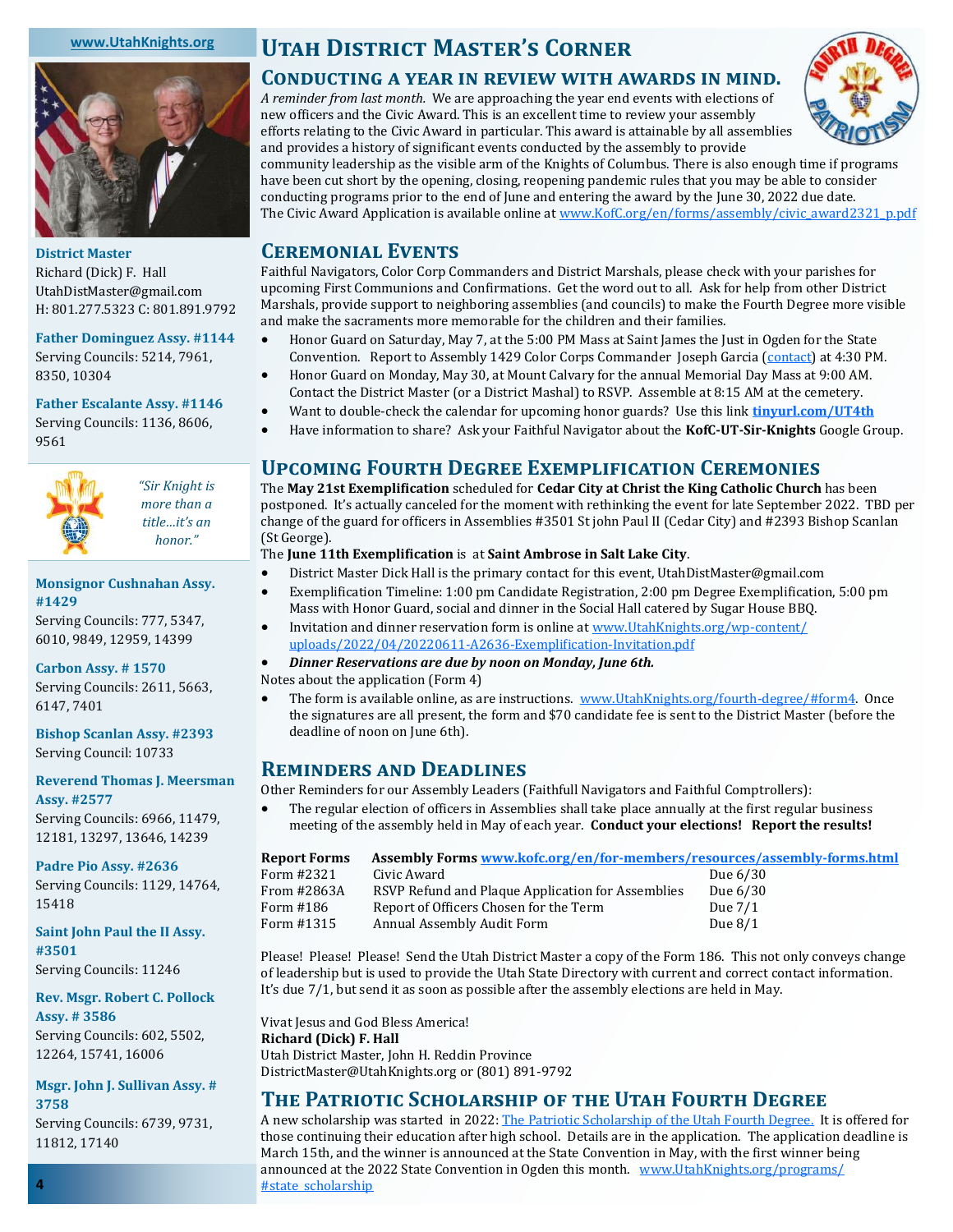#### **[www.UtahKnights.org](http://www.UtahKnights.org)**



# **State Secretary's Corner**

My Brother Knights, when this letter hits the press, we will be less than one week from the convention. I am eager to have an in-person convention and personally interacting with you. I look forward to next Fraternal Year where I promise you my continued support to accomplish the goals of our founder, Blessed Father McGivney. I encourage each and every one of you to share with the State team, your District Deputies your thoughts and ideas on how we can make our Utah Knights even better.

This past month, I was able to attend three council meetings, two CUF ceremonials and two fish fries where I again had the opportunity to visit with several of you and promote the State's QR code card and scholarship ticket programs. In addition, I attended the clergy social at Saint Ann Parish prior to the Chrism Mass and the Biennial District

Meeting of the Fourth Degree at Saint Ambrose.

Significant upcoming events in the next few months include the following: Insurance seminars: May 26 and Jun 23 at 7 PM, Fourth Degree Exemplification: June 11 (Saint Ambrose), State Kickoff meeting June 25 (Saint Thomas More), Silver Rose Rotation June 12 – July 9 and Lagoon Catholic Day on July 17. Please let your DDs and state team know of other activities in your area so we can get out, participate and visit.

I hope many of you had the opportunity to attend the affiliate member seminar on April 19th. The good news from this training session is that Supreme extended the affiliate member submission date past April 30th – so you have not missed it! Per the webinar, there is no time criteria placed on submissions, only that councils follow the advanced billing procedures as stipulated in the program book. So, if you are planning on submitting these lists, please submit your lists to your DD (if no DD to me) no later than May 15th to allow for adequate processing time.

In the administration area, for Semiannual Audits (July-Dec 2021) we sit at 27/34 councils (79.4%). These audits were due on Feb 15, so we really need help from the seven (7) delinquent councils. This is important so councils can maintain their bond with Supreme. In Safe Environment, we made some improvement. As of April end, we improved from 18 to 20 councils out of our 34 who are safe environment qualified. We currently need 16 positions reappointed since initial appointees did not complete the training within 90 days. Although we would like to have grand knights, program, community, and family directors in each council safe environment qualified, several of these appointments could be filled by appointing the GK to one other role until another individual within your council agrees to complete the training (within 30 days of appointment).

It is not too late to contribute to the Perpetual Memorial Book. As a recap, we unfortunately had 38 of our brother's pass away this past fraternal year. However, we have only received 20 contributions for remembrance. I can still add folks for this fraternal year, but I need these requests by the end of May.

As of the end of April 2022, the State has processed receipts of \$62,065 with disbursements of \$40,782. Year to date contributions exceed \$35K broken down as follows: Culture of Life \$2,280; Christopher Fund \$875; Scholarship \$1,370; Vocations \$2,517; Carmelites \$1,855; Coats \$17,485; Memorial Fund \$400; Navajo Strong \$50; KS Tornado Fund \$50; Science Fair \$2,660; Special Olympics \$4,486; Vets Assistance \$446 and Ultrasound Program \$166.00. *A sincere thanks to all of you.*

Should you have any questions or issues, please reach out to me at 801-541-7770, kellywbill@msn.com or utkofcstatesecretary@gmail.com

Vivat Jesus! **Bill Kelly** State Secretary 11533 S. Thornberry Court, Draper, UT 84020-9416

**More information about the upcoming Fraternal Benefit Seminars ([May 26th](https://tinyurl.com/SlottMay26) and [June 23rd\)](https://tinyurl.com/SlottJune23) is available on Page 8, including the registration links. For the [Founder](https://www.KofC.org/Star)'s Award requirements, the Fraternal Benefit Seminar Form [#11077](https://www.kofc.org/en/forms/council/11077-fraternal-benefit-seminar-form.pdf) needs to be submitted to Nate.Raso@KofC.org (and please send a copy to StateDeputy@UtahKnights.org) showing how your council advertised the seminars.** 

## **In Memoriam**

Listed are our brother Knights that we have lost recently: Council 602

 **Thayer Catrow**, 12/28/2021 Council 1136 **George Nixon**, 04/05/2022 Council 11246

 **Jim Chiaramonte**, 01/29/2022

## *Eternal rest grant upon him and may perpetual light shine upon*

*him.* Please pray a Hail Mary in honor of all our fallen brothers. In addition to the council's Financial Secretary notifying the supreme council when a member dies, notify StateSecretary@UtahKnights.org

## **Supreme Chaplain's Monthly Challenge — [May 2022](https://www.kofc.org/en/who-we-are/our-faith/may-2022.html)**

 $\sim\sim\sim$ 

## **SCRIPTURE:**

"My sheep hear my voice; I know them, and they follow me." (Gospel for May 8, Jn 10:27). Jesus is the Good Shepherd, and the Church is his flock. But are you a good sheep? Do you hear his voice as he calls, teaches and leads you? If we want to follow the Shepherd and not become lost, we must know him well and listen intently. We come to know him most intimately through prayer, the Eucharist, Scripture and good spiritual reading. My brother Knights, let us continually listen to Christ's voice so we can follow him ever more closely wherever he leads us.

#### **CHALLENGE:**

Pray the rosary every day and meditate intently on its mysteries to know Jesus better, and become ever more attuned to his voice. During this month of Mary, I challenge you to join your council in holding the *Faith in Action* [Rosary program.](https://www.kofc.org/rosary)

#### **REFLECTION QUESTIONS:**

Do you regularly make time to pray? Do you sometimes just go through the motions in prayer or at Mass, not really listening to what Christ is saying to you? What personal habits could you adopt in order to make your prayer life more focused, receptive and fruitful?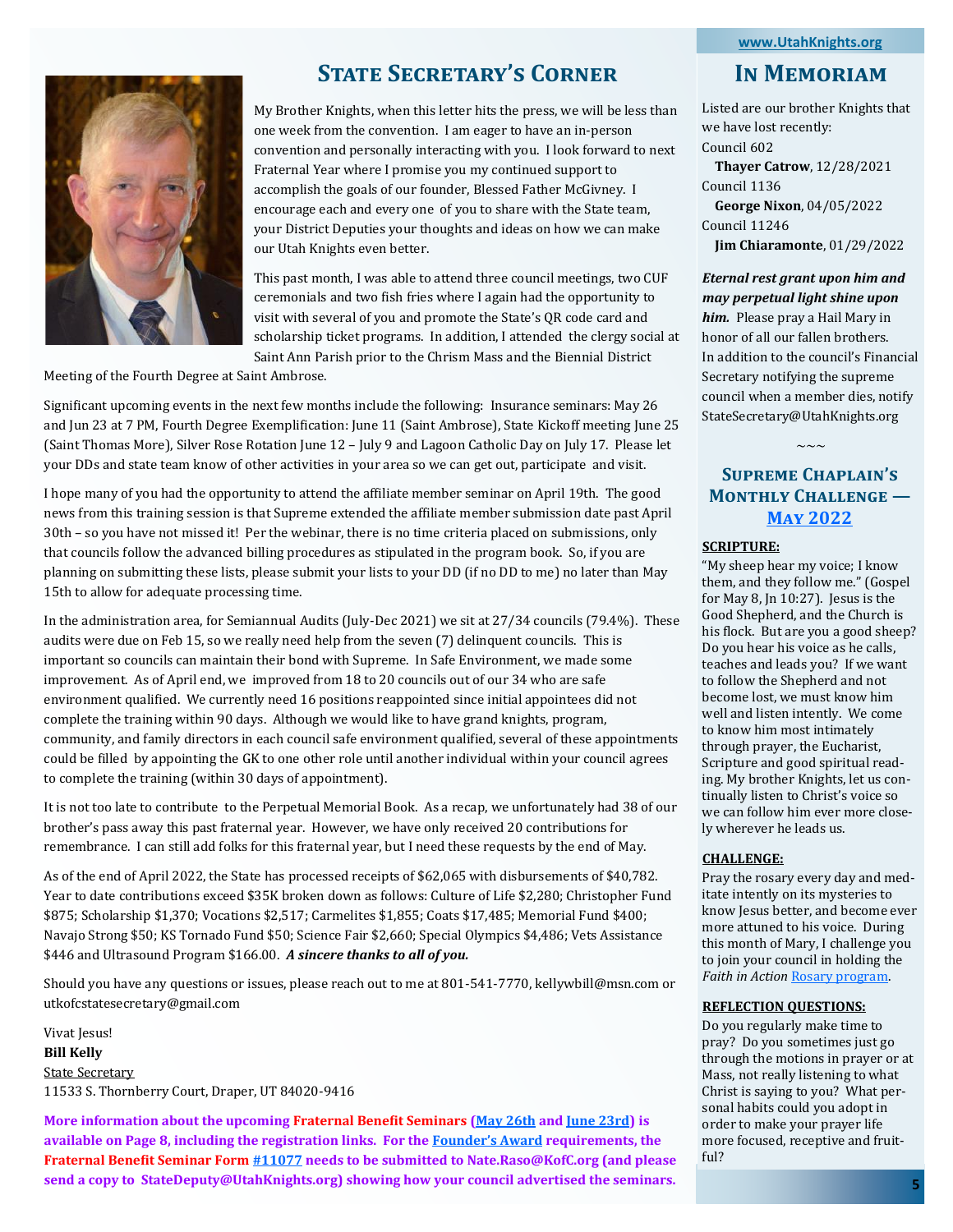## **Training Webinars!**

**The state training webinar for May 23, 2022 is "Financial Secretary Skills and Techniques for Success (FS 101)"** by Bob Diaz (Council 14239), an experienced Financial Secretary**.** All Knights are welcome to attend the webinar. To quote State Training Director Jerry Angus, "We have one of the best Financial Secretaries in the State teaching this class. If you are a FS you do not want to miss this class." Leaders are your FS doing the correct job? How do you know? Come and get your answers to these questions. More information (and link for [registration\)](https://forms.gle/rF3VW3xXX8Rjbb3B6) is online at [www.UtahKnights.org/training/#State20220523.](https://utahknights.org/training/#State20220523) \* State Training Director [Jerry Angus](https://utahknights.org/knight/jerry-angus/) takes requests for webinar topics!

\* Don't forget the [YouTube playlist](https://www.youtube.com/playlist?list=PLUPCGT3UtaXDmE-06azJCjoBUqzMn92XL) of previous training webinars.

## **Regional Training Webinars:**

Ken White (Associate Regional Growth & Training Director, Western Territory) has his scheduled webinars listed on the same page, just scroll to the regional section at [www.UtahKnights.org/training/#Regional.](https://utahknights.org/training/#Regional) These webinars are also shown on the state events calendar as well as the supreme website on the [ARGTD Page](https://www.kofc.org/en/for-members/resources/fraternal-training/regional-training-director-page.html?1tab=1tab0) click on [Ken White.](https://www.kofc.org/en/for-members/resources/fraternal-training/ken-white.html) The best webinar for you? "Saturday with Supreme" as it's when you can ask ANY KofC question and get an answer from Ken (even if he has to work on it and get back with you). Did I lose you at ARGTD? "Associate Regional Growth & Training Director" is Ken's official title from the supreme council; that's ARGTD for short.

**5/23: FS 101 — [Financial Secre](https://utahknights.org/training/#State20220523)tary Skills and Techniques….**

**Education** 

**Training** 

## **Supreme Webinars:**

The next Supreme webinar has not been announced. Visit **[www.KofC.org/webinar](https://www.KofC.org/webinar)** for updates as well as previously recorded webinars. They're also listed at [www.UtahKnights.org/training/#Supreme.](https://utahknights.org/training/#Supreme)

## **State Life Director's Message**

Thank you to all of you who participated in the **Spring 40 Days for Life Campaign**. If you were not able to do a shift have no fear, prayers are al-<br>ways welcome and you are always free and needed to spend an hour or more

Speaking of sidewalk advocacy work the **Pro-Life Utah Mobile Ultrasound Clinic** and sidewalk advocates have been very busy this year and very successful. The mobile clinic is currently operating three days a week in front of the SLC Planned Parenthood and Pro-Life Utah is close to having<br>the funds to operate four days per week. At last count, they have been able

With the increase in babies saved, this means there is an increase in mothers who need material supplies and support. Both Pr<mark>o-Life Utah</mark> and the<br>**Pregnancy Resource Center** provide both for these mothers. Therefore they out to one or both of these organizations to see how your Council might be able to help. Programs like the Baby Bottle drive and others are easy to<br>do and go a long way. Contact the organization first and coordinate with this. Their websites are [www.ProLifeUtah.org](https://www.ProLifeUtah.org) and [www.PregnancyResource.net](https://www.PregnancyResource.net) and [PRCpartnersUT.org](https://PRCpartnersUT.org)

We are quickly approaching the date for the **Supreme Court** decision on the Dobbs case. While we won't know the outcome until the decision is read in early June, many believe this case will overturn Roe v. Wade in part or in full. In preparation for that eventuality, many states are passing<br>legislation or making other moves to either increase protections for the

What is Planned Parenthood doing? They are pushing the abortion pill (do it at home abortion on demand) heavily as well as increasing their push<br>on transgender drugs and procedures. Once a person goes through the transgend

Speaking of events, the **Silver Rose** pilgrimage will be in Utah from June 12th to July 9th. **[Pete Abercrombie](https://utahknights.org/knight/peter-abercrombie/)** is our State Silver Rose Chairman. If you have not done so, please contact Pete to let him know what time and what type of program you are planning on doing. Follow this link for the<br>tentative schedule, and outline of event details, deadlines, and resources (<u></u>

On a slightly different note, I along with a couple of other Brother Knights went to see the new film **Fr. Stu**. Having read a few reviews on the film I<br>was not sure what to expect. I came away enjoying the film and would actually, the whole film does so be forewarned — but the final third is worth the wait and is where the meat is. It makes you think and want to<br>learn more about the real Fr. Stu and it shows the value of all life and the r good article in the April Columbia magazine on Fr. Stu - <https://bit.ly/3OHN6nW>

Finally, please continue to pray for the Dobbs Supreme Court case. A decision is expected in early June. Visit <u>[prayfordobbs.com](https://prayfordobbs.com)</u> to learn more.<br>For SLC diocesan Respect Life information, events, and more, see here: <u>www.d</u>

For information from Supreme on Life Programs, visit [www.kofc.org/life](https://www.kofc.org/life)

Vivat Jesus! **Patrick Schmitt** Life Director, Utah (503) 768-4573 patrick@psdesignerinc.com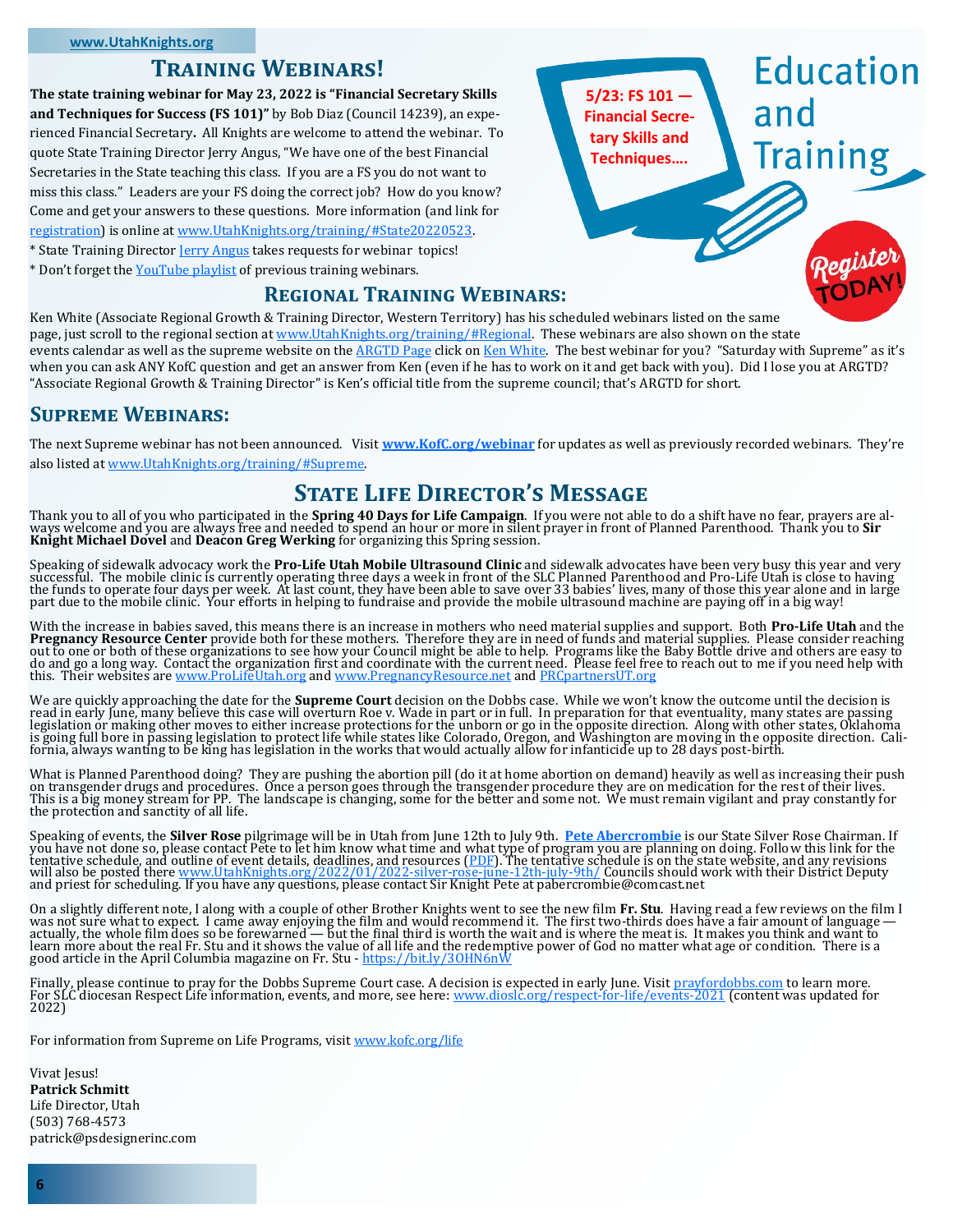# **MEMBERSHIP RECRUITING STATUS UPDATE**

#### **Council Membership Goal Percent**  $64/26/2022$

| Council | <b>Grand Knight</b>    | as 01 4/20/2022<br>Location | % Quota |
|---------|------------------------|-----------------------------|---------|
| 14239   | William Gray           | Riverton                    | 300%    |
| 8350    | Jose Munoz             | <b>West Valley City</b>     | 200%    |
| 13297   | <b>Edward Deffner</b>  | St Vincent de Paul          | 200%    |
| 5347    | Leo Galvan             | <b>Brigham City</b>         | 167%    |
| 6739    | <b>Brian Duncan</b>    | Tooele                      | 167%    |
| 5502    | Joe Nesi               | Bountiful                   | 160%    |
| 11246   | <b>Randy Rhoads</b>    | <b>Cedar City</b>           | 150%    |
| 12181   | Cody Rasmussen         | Draper                      | 133%    |
| 602     | <b>Rene Contreras</b>  | Cathedral                   | 120%    |
| 9849    | Luke Balster           | St James/Ogden              | 120%    |
| 1136    | Jon Gauchay            | Provo/Orem                  | 100%    |
| 10733   | Louis Mandrigues       | St George                   | 89%     |
| 5214    | Chad Vargo             | Kearns                      | 75%     |
| 7401    | <b>Warren Feldt</b>    | Vernal                      | 67%     |
| 12959   | Nathan Morely          | Logan                       | 67%     |
| 15418   | Paul B Buckley         | St Ambrose                  | 40%     |
| 777     | Jerry Bedel            | St Joseph/Ogden             | 33%     |
| 2611    | Mark Marasco           | Helper                      | 33%     |
| 6966    | Chad D Alessandro      | <b>Blessed Sacrament</b>    | 33%     |
| 8606    | Rogelio Castaneda Jr   | American Fork               | 33%     |
| 6010    | <b>Richard Hartle</b>  | Layton                      | 25%     |
| 7961    | Miguel Vega            | St Joseph the Worker        | 25%     |
| 14399   | Mike Dannenmueller     | South Ogden                 | 25%     |
| 11479   | Mark Koltiska          | <b>St Thomas More</b>       | 14%     |
| 1129    | John Carty             | Park City                   | 0%      |
| 6147    | <b>Tim Peczuh</b>      | Price                       | 0%      |
| 9561    | Michael E Hacking      | Payson                      | 0%      |
| 9731    | Anthony Hanlon         | Magna                       | 0%      |
| 10304   | Fred Montoya           | Taylorsville                | 0%      |
| 11812   | Unassigned             | Wendover                    | 0%      |
| 12264   | Larry Martinez         | <b>St Patrick</b>           | 0%      |
| 13646   | <b>Charlie Millard</b> | Midvale                     | 0%      |
| 14764   | <b>Richard Green</b>   | St Catherine UofU           | 0%      |
| 15741   | Unassigned             | Our Lady of Guadalupe       | 0%      |
| 16006   | Unassigned             | <b>Sacred Heart</b>         | 0%      |
| 16127   | <b>Stacey Yeager</b>   | <b>Hill AFB</b>             | 0%      |
| 17140   | <b>Alex Aerts</b>      | Copperton                   | 0%      |

You can add your name, phone number and membership number in the space. "When the time is right, joining online is easy." See sample cards here.

## **District Deputies Percent of Membership Goal**

|                 | as of 4/26/2022         |       |
|-----------------|-------------------------|-------|
| <b>DISTRICT</b> | <b>NAME</b>             | YTD % |
| 3               | Larry Page              | 173%  |
| $\mathfrak{p}$  | Paul Tinker             | 156%  |
| 8               | Pat McDonald            | 156%  |
| 1               | Andy Beck               | 140%  |
| 6               | Mike Middlemiss         | 100%  |
| 7               | Tim Soran Jr.           | 100%  |
| 9               | Gabino Chacon-Escarcega | 71%   |
| 4               | Unassigned              | 67%   |
| 5               | Larry Zubel             | 50%   |
| 10              | Mark Dylla              | 25%   |
| 11              | Unassigned              | 20%   |
|                 |                         |       |

## **Looking for updated recruiting status information?**  [www.UtahKnights.org/recruiting/](https://www.UtahKnights.org/recruiting/)

## **Activities?**

|                                               | See all the <b>upcoming activities and events</b> on |
|-----------------------------------------------|------------------------------------------------------|
| the state calendar! Current events listing at |                                                      |

[www.UtahKnights.org/category/current/](https://www.UtahKnights.org/category/current/)

or visit [www.UtahKnights.org/events/](https://www.UtahKnights.org/events/) for the complete list.

## **Membership Recruiting Cards**

Looking for a simple card to hand out to prospective members? The card below is available through Supplies Online (item # 10536) in English, Spanish and French.

| Use different webpages for different languages:                 |
|-----------------------------------------------------------------|
| For Spanish use www.KofC.org/Unete                              |
| For English it's www.KofC.org/JoinUs                            |
| Need <b>French</b> ? That's www.kofc.org/adherer                |
| On the back side there is a blank line for your council number. |

# You are invited to put your faith in action

kofc.org/joinus